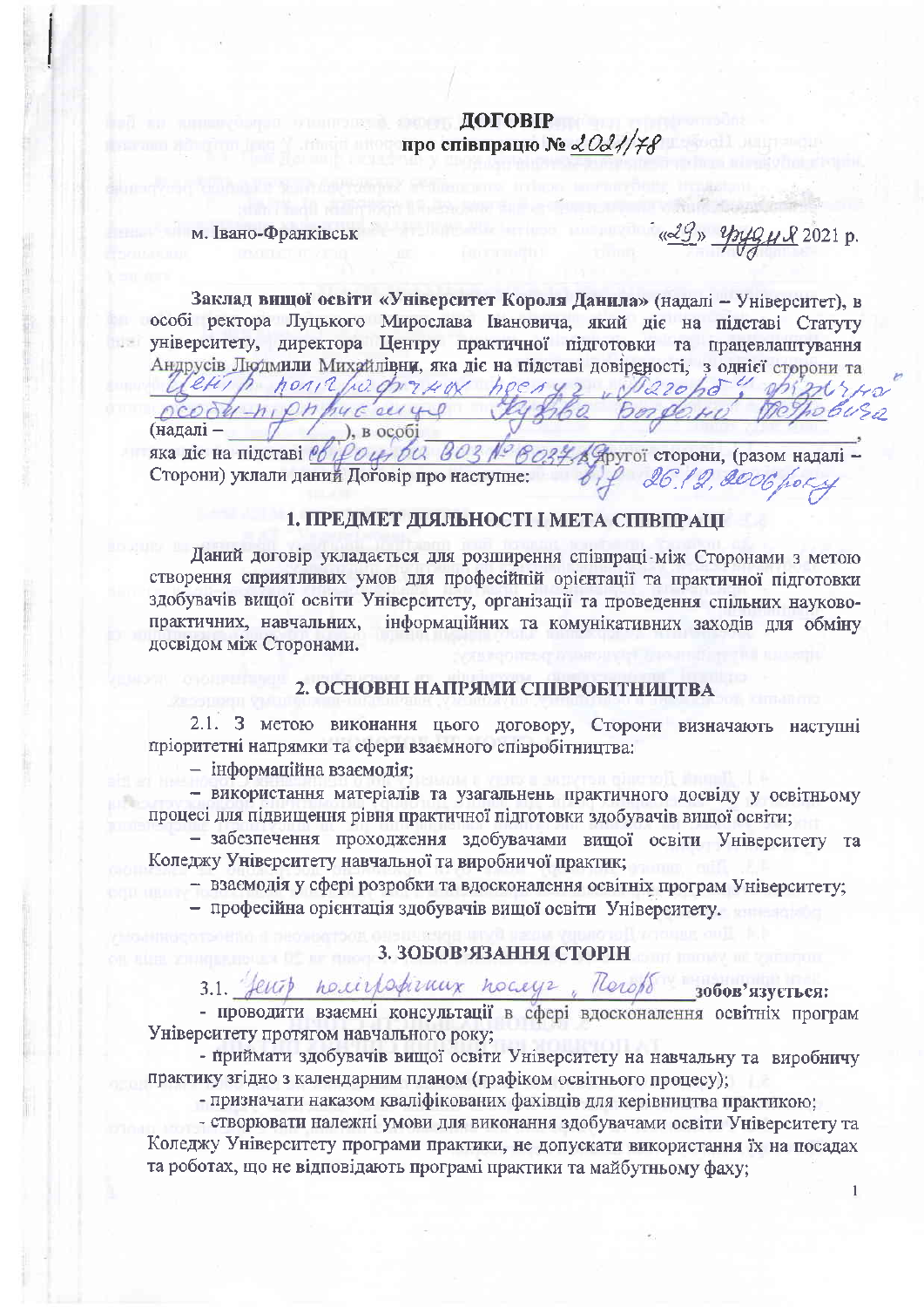- забезпечувати здобувачам освіти умови безпечного перебування на базі практики. Проводити обов'язкові інструктажі з охорони праці. У разі потреби навчати здобувачів освіти безпечних методів праці:

- надавати здобувачам освіти можливість користуватися наявною ресурсною базою, необхідною документацією для виконання програми практики;

- надавати здобувачам освіти можливість збору інформації для виконання кваліфікаційних робіт (проєктів) результатами ліяльності  $3a$ nocilpstimmer necays Meurky Rarcho , яка не є

комерційною таємницею, на підставі індивідуального завдання;

- забезпечити облік виходів на базу практики здобувачів освіти. Про всі порушення трудової дисципліни, правил внутрішнього розпорядку та про інші порушення повідомляти Університет;

- після завершення практичної підготовки надати відгук на кожного здобувача освіти, в котрому відобразити виконання програми практики, якість підготовленого ним звіту тощо.

3.2. Проходження здобувачами вищої освіти навчальної, виробничої практик на базі практики відбувається на безоплатній основі.

#### 3.2. Університет зобов'язується:

- до початку практики надати базі практики програму практики та список здобувачів освіти, яких направляються на практичну підготовку;

- призначити керівниками практики кваліфікованих науково-педагогічних працівників:

- забезпечити додержання здобувачами вищої освіти трудової дисципліни та правил внутрішнього трудового розпорядку;

- сприяти використанню матеріалів та узагальнень практичного досвіду спільних досліджень в освітньому, науковому, навчально-виховному процесах.

# 4. СТРОК ДІЇ ДОГОВОРУ

4.1. Даний Договір вступає в силу з моменту його підписання Сторонами та діє протягом  $\beta$  календарних років. Дія даного Договору автоматично продовжується на тих же умовах, на кожний наступний календарний рік за відсутності заперечення будь-якої із сторін.

4.3. Дію даного Договору може бути припинено достроково за взаємною згодою сторін. Договір вважається припиненим з дня укладення додаткової угоди про розірвання договору.

4.4. Дію даного Договору може бути припинено достроково в односторонньому порядку за умови письмового повідомлення іншої сторони за 20 календарних днів до дати припинення угоди.

## 5. ВІДПОВІДАЛЬНІСТЬ СТОРІН ТА ПОРЯДОК ВИРІШЕННЯ СПІРНИХ ПИТАНЬ

5.1. Сторони відповідають за невиконання покладених на них обов'язків щодо організації і проведення практики згідно із чинним законодавством України.

5.2. Розбіжності та суперечки, які виникають з питань, що є предметом цього Договору, вирішуються шляхом переговорів.